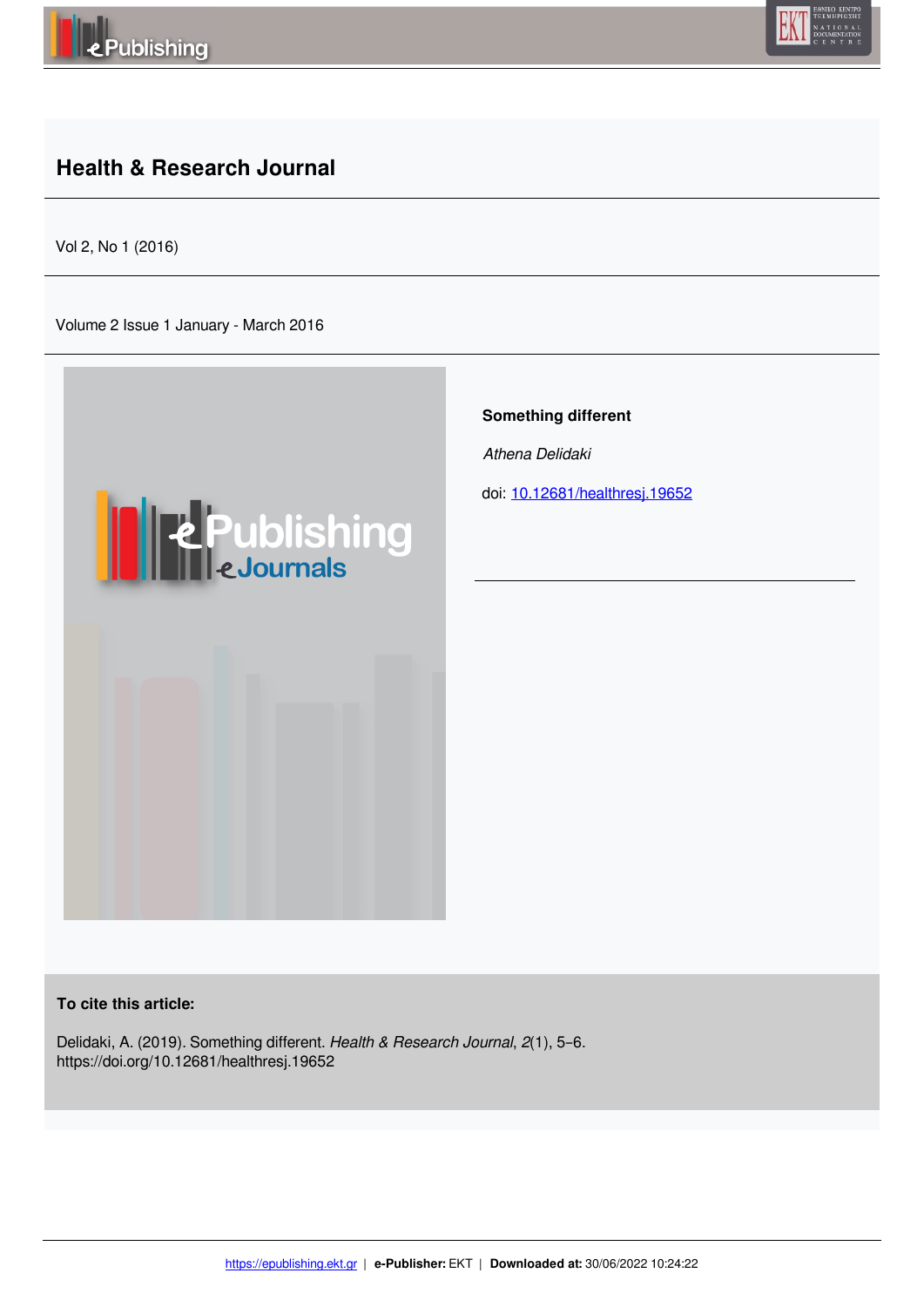## **ΚΑΤΙ ΔΙΑΦΟΡΕΤΙΚΟ**

Dear colleagues,

My name is Athena Delidaki and I work as the supervisor nurse of "Agioi Anargyroi" Hospital's Homecare Nursing Department. I have been involved in homecare nursing since 1993 (22 years till now).

My daily program includes scheduled appointments in order to provide nursing care, deliver medication, take blood samples, control and take care of wounds, ulcers, stomia etc.

Every Monday detailed weekly schedule is programmed and if necessary emergency appointments are added on. Staff transportation is made by official cars, fully equipped with all the necessary medical materials.

Homecare nursing is not just "nursing" but also giving psychological support. In the following lines an indicative example that I personally experienced will be described to make things crystal clear.

"*According to my weekly schedule, I had to visit a young woman for the first time. She was nearly 30 years old and suffered from breast cancer with multiple ulcers at the final-stage.* 

*We were about in the same age and I have to confess that I was a little bit troubled about this as I was heading to her house. When the door opened, I came face to face with two adorable children of the same age with mine (5 & 6 years old). They escorted me to their mother's room but they refused leaving us alone. After great effort I managed to persuade them to leave the room and so to be able to treat my patient properly.* 

*At that point, I faced a crucial situation. Not only had she suffered from a big ulcer at the coccyx area, but also from lots of necrotic tissues. Directly, I recommended her to visit a hospital as soon as possible to get the appropriate surgical debridement. Her denial was no surprise to me. She knew that her life would soon come to an end inevitably and preferred not to waste a single second away from her little ones.* 

*There was no time for second thoughts, I started the debridement myself, treated the rest of the ulcers and proceeded the rest of her medication.* 

*My part as a nurse was almost coming to an end while I was trying to pull myself together and leave. On my way to the main door, the children frantically run to me, grabbed my legs and stopped my way out. For an instant, I couldn't catch my breath as their voices came to my ears begging me to cure their one and only beloved mother. Until that moment I didn't know I had the strength to make my voice out loud and reassure them that I would do my best for their mother. With a playful mood I tried to cheer them up a little bit.* 

*For a few minutes I completely blanked out. I found myself driving back home thinking the faces f my own children waiting for me to be loving and joyful. Entirely lost in my thoughts, I was approaching a crossroad with a STOP sign. Neither the sign nor the warning bus horn coming was enough to stop me. We crashed. Fortunately, nobody was injured…"* 

My narration may be way too emotional for a scientific article but that incident and the way I experienced it made me realize that a homecare nurse should always be emotionally balanced and gifted with incredible soul strength no matter what.